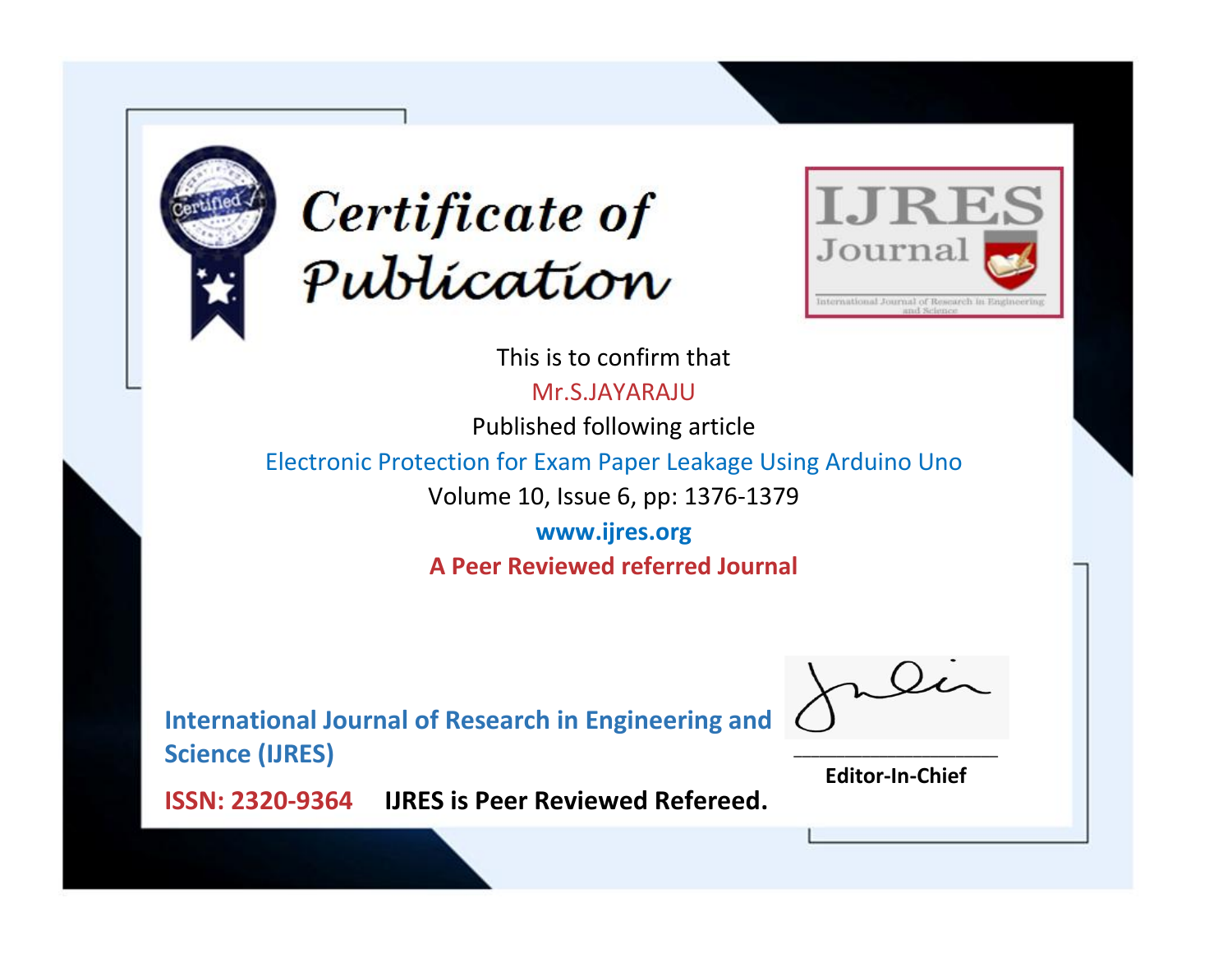



This is to confirm that

N.SRAVANI

Published following article

Electronic Protection for Exam Paper Leakage Using Arduino Uno

Volume 10, Issue 6, pp: 1376-1379

**www.ijres.org A Peer Reviewed referred Journal**

**International Journal of Research in Engineering and Science (IJRES)**

\_\_\_\_\_\_\_\_\_\_\_\_\_\_\_\_\_\_\_\_\_\_\_\_ **Editor-In-Chief**

**Journal.**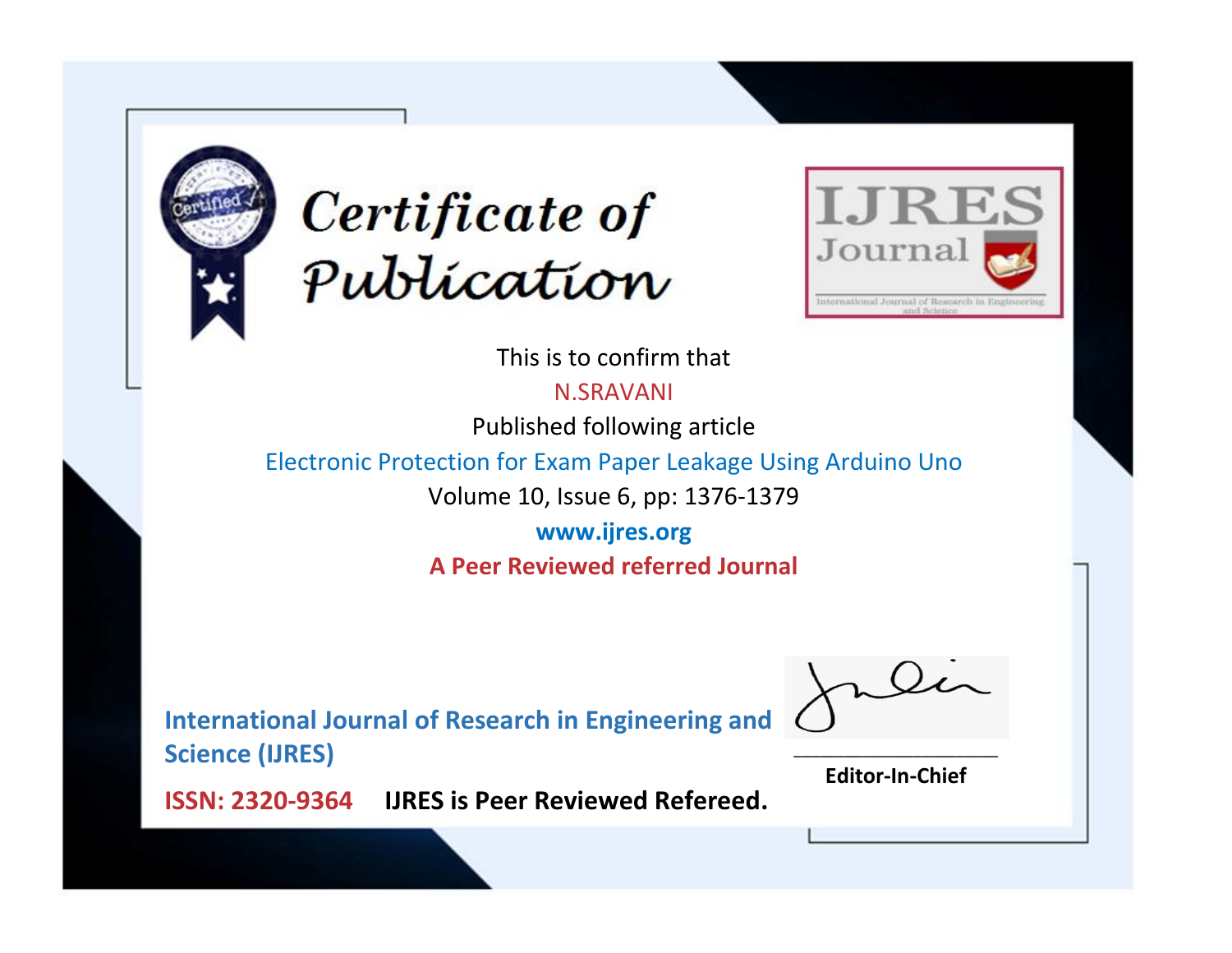



This is to confirm that

V.RAMESH

Published following article

Electronic Protection for Exam Paper Leakage Using Arduino Uno

Volume 10, Issue 6, pp: 1376-1379

**www.ijres.org A Peer Reviewed referred Journal**

**International Journal of Research in Engineering and Science (IJRES)**

\_\_\_\_\_\_\_\_\_\_\_\_\_\_\_\_\_\_\_\_\_\_\_\_ **Editor-In-Chief**

**Journal.**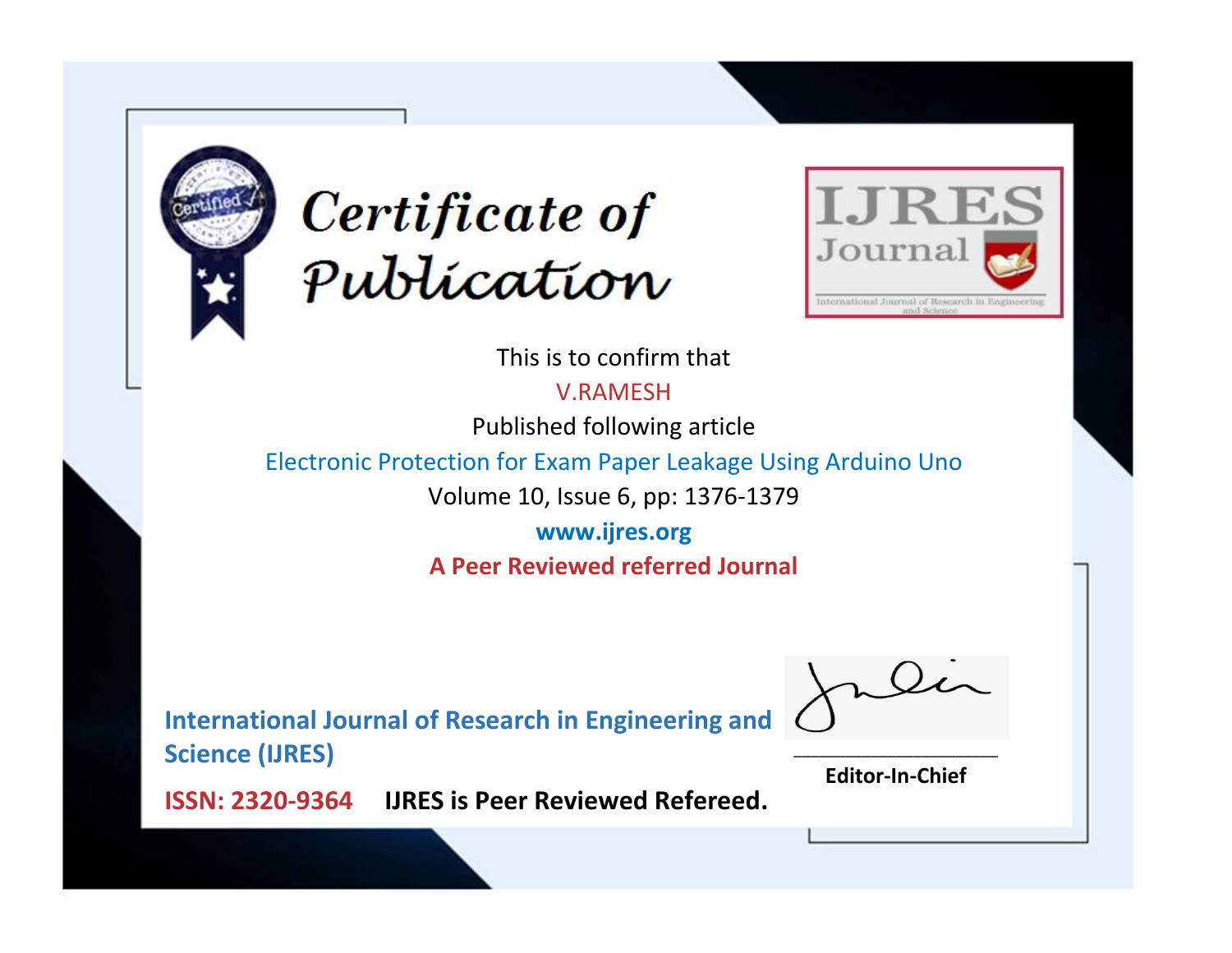



This is to confirm that

B.KRISHNA

Published following article

Electronic Protection for Exam Paper Leakage Using Arduino Uno

Volume 10, Issue 6, pp: 1376-1379

**www.ijres.org A Peer Reviewed referred Journal**

**International Journal of Research in Engineering and Science (IJRES)**

\_\_\_\_\_\_\_\_\_\_\_\_\_\_\_\_\_\_\_\_\_\_\_\_ **Editor-In-Chief**

**Journal.**